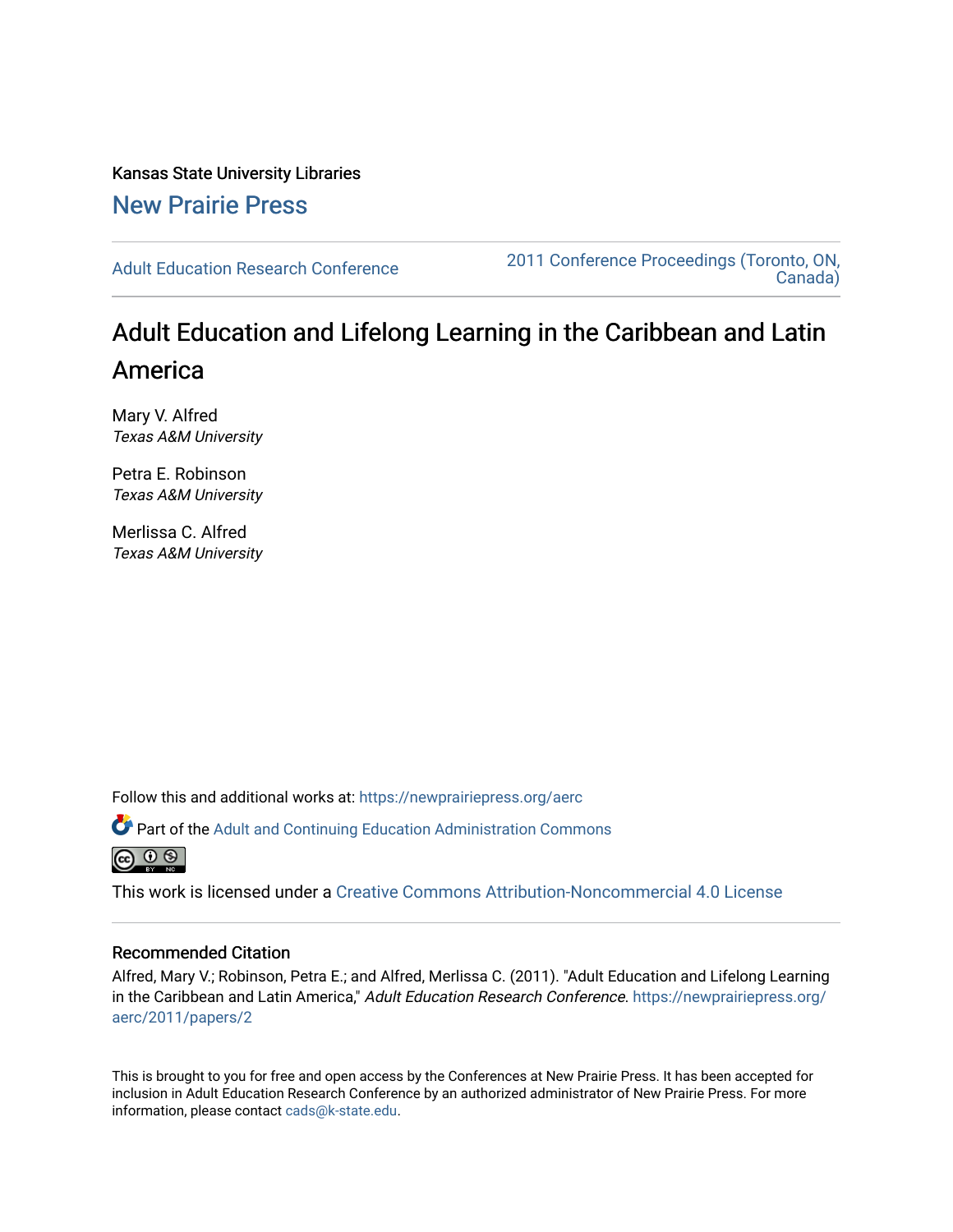# **Adult Education and Lifelong Learning in the Caribbean and Latin America**

Mary V. Alfred, Petra E. Robinson & Merlissa C. Alfred Texas A&M University

Keywords: CONFINTEA V, Education for All, Latin America and the Caribbean, comparative adult education

**Abstract**: In this paper, we explore the concept of adult education and lifelong learning in the Latin America and Caribbean region and situate it within the context of the CONFINTEA V, Agenda for Adult Education which was more recently reaffirmed by CONFINTEA VI. The first section provides a contextual discussion of how adult education and lifelong learning are conceptualized in the region while the second discusses the region's response to the agenda for adult education. The third segment highlights some of the associated challenges and concludes with implications for adult educators.

During the latter part of the  $20<sup>th</sup>$  century, many developing countries have emerged from positions of massive foreign political domination to independence and self-governance. Other significant changes are the globalization of economic systems, the rapid development of technology, the changing demographic composition of the population, and the emergence of information-based and knowledge-based economies. (Alfred & Nafukho, 2010). Such changes and the demand for global competitiveness call for better, relevant, and well-founded education systems that would respond to the need for lifelong learning and adult education (*Education for All, 2007)*.

At the national level, governments view education as an important factor in both individual and societal development. With growing concerns about how they will position themselves globally, countries are facing increasing demands to meet a number of often conflicting goals driven by the needs of individuals, businesses, and society at large. For adult education today, the tension lies around its purpose, particularly in an era of internationalization and globalization. According to Kubow and Fossum (2007), the debates about the purpose of adult education take on such issues as:

- Economic concerns for equipping adults with appropriate workplace competencies and skills that would allow nations to compete in the global markets
- Civic concerns for an education agenda that would prepare adults to participate more fully in public life, thus challenging hegemonic and imperialistic ideals
- Individual concerns for self-development through lifelong education

Alfred and Nafukho (2010) posit that, "While these debates on the role and purpose of adult education has gone on for decades, the answers that emerge are often multiple and ambiguous, attesting to the discursive and overlapping nature of these issues" (p. 93). Moreover, responses to these issues are contextual and vary with perspectives, philosophies, practices, and worldviews and guided by the historical, economic, social, cultural, linguistic and educational goals of a nation. Responding to the debate, McClure (2007) wrote, "the impact of adult education throughout the world comes as no surprise to those individuals who are involved in the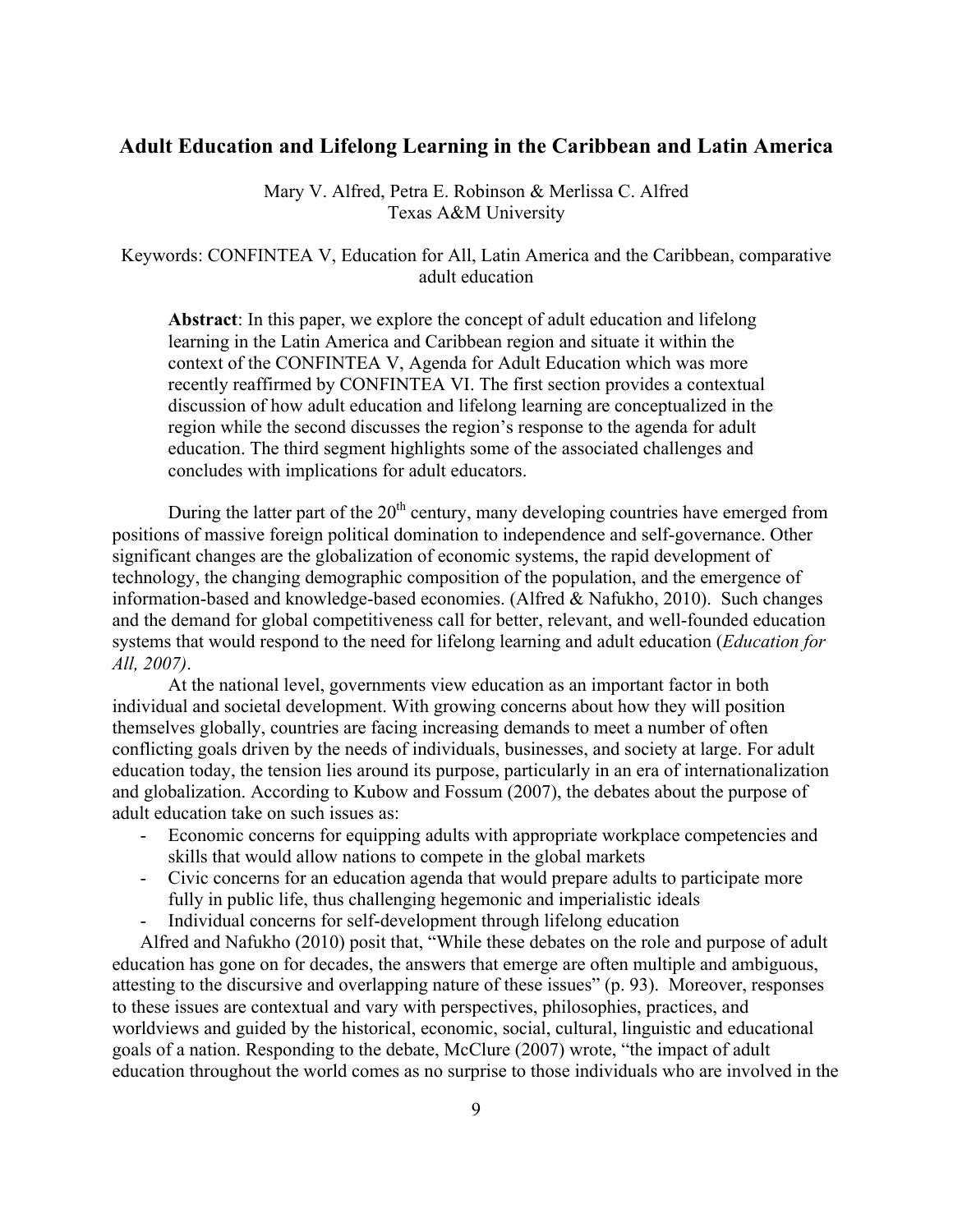profession, because the mission of adult education is to help adults, as individuals and groups, achieve their goals and aspirations" (2006, p. xi). This call for adult education as an imperative for individuals and groups to achieve their lifelong goals and aspirations has strong relevance to the Latin America and Caribbean region where in 2007, 34.1% of the population was living in poverty and 12.6% in extreme poverty (Torres, 2009).

Noting these global issues, UNESCO's Fifth International Conference on Adult Education (CONFINTEA V) held in 1997 called for world regions to make education available for all by 2015 and to use adult education as the platform from which to plan for human development within a global context. Two landmark documents emerged from the conference that would guide the direction of adult education globally: The Hamburg Declaration on Adult Learning and the Agenda for the Future. The framework for the future of adult education highlights some of the issues and concerns facing members of today's societies and highlights the roles that adult education can play in helping individuals address these challenges. Among the challenges include poverty, health disparities, gender inequities, and economic inequalities (UNESCO, 1997).

The purpose of this paper, therefore, is to explore the concept of adult education and lifelong learning in the Latin America and Caribbean region within the context of the CONFINTEA V agenda for adult education. The paper addresses the following questions: (a) How is adult education and lifelong learning conceptualized in the Latin American and Caribbean region? (b) How has the region responded to the agenda for adult education? (c) What challenges exist and what are the future possibilities?

### **Latin America and Caribbean Sub-Regions: History and Context**

Latin America and the Caribbean is a vastly heterogeneous region made up of 41 countries (19 in Latin America and 22 in the Caribbean). The area is divided into two subregions—Latin America and the Caribbean—each of which is also internally heterogeneous. Spanish and Portuguese are the two main official languages in Latin America and English and French in the Caribbean, but it has been reported that about 600 languages are spoken in the region (Torres, 2009). Multilingual and multicultural contexts complicate planning and delivery of adult education as programs are developed and delivered in the official languages in the region. Traditionally, adult education activities encompassed areas relating to literacy education, community education and development, and university adult education (Gordon, 1985).

Historically, the Latin America and Caribbean region has used innovative approaches to adult and non- formal education for the purposes of nation building (La Belle, 1986), as an agent of liberation (Freire, 1970), and for human resource development, skills development, and democratization (Lowe, Grant, Williams, 1971). In recent times, the importance of the function of adult education continues to expand, given increasing global competition, economic pressures and globalization.

In much of the English-speaking Caribbean, adult education is formally organized within the Ministry of Education and Human Resource Development with adult education officers appointed to oversee programs and activities. The islands are supported by The Caribbean Council for Adult Education (CARCAE) – a regional body that was established by the Caribbean Community (CARICOM) governments in 1984 to help promote and facilitate the development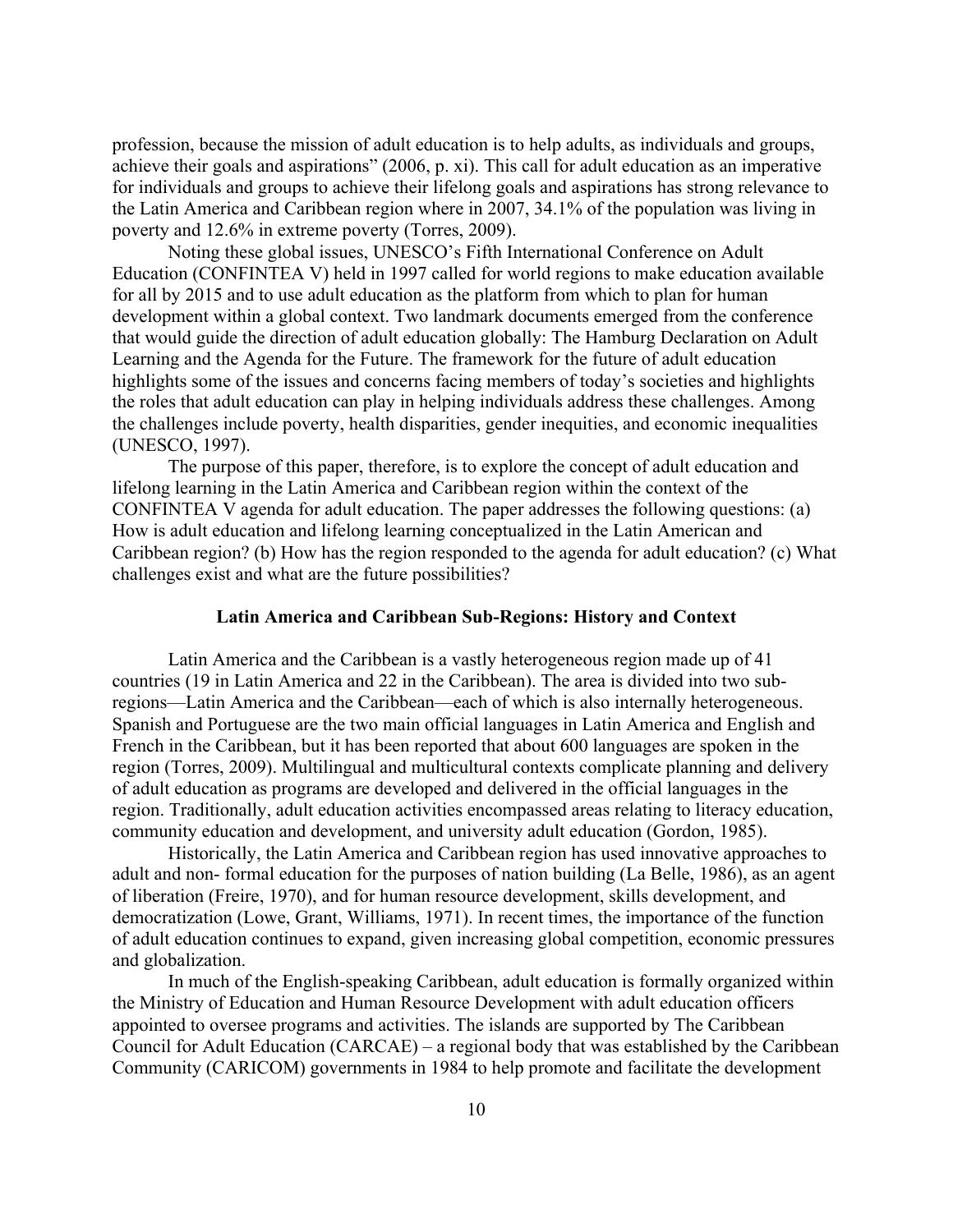and provision of adult education (Ellis, Ramsey, & Small, 2000; Jules, 1999). Working closely with governmental and non-governmental organizations, CARCARE strived to increase awareness about the importance of adult education and helped broadened the concept of adult learning from one of literacy acquisition to that of lifelong learning. To that end, the government of St. Lucia, in its (2000) national human resource development manifesto made adult learning and human development key components of that initiative. As a result, the adult education program which formerly focused on literacy and numeracy was renamed in 2001 to the *National Enrichment and Learning Program* (Jules, 1999). Lifelong learning was at the core of that strategy and the strengthening of non-formal learning was made a strategic imperative. The goal was to make education more readily available to all.

#### **Education for All: Progress, Accomplishments, and Challenges**

The Education for All (EFA) goals included universal primary education, increase in adult literacy, gender parity, and educational equality. As a means of monitoring progress towards goal accomplishment, the EFA Development Index (EDI) was developed. Three countries—Aruba, Barbados, and Cuba—have reached the goal with an EDI between 0.98 and 1.00. Five Countries—Argentina, Bahamas, Chile, Mexico, and Trinidad and Tobago—are close to achieving the goal with an index between 0.95 and 0.97. Eighteen countries—Bolivia, Brazil, Colombia, Dominican Republic, Ecuador, El Salvador, Nicaragua, Panama, Paraguay, Peru, St. Vincent and the Grenadines, St. Lucia, Uruguay, and Venezuela—were in intermediate position with an index of 0.80 and 0.94, and none was in danger of not meeting the goal by 2015 (EFA, 2008). It is important to note that the countries reported here are the only ones for which complete data were available. Torres (2009) explained that the EFA Development Index measures "quality" as survival to grade 5, and not in terms of effective learning processes and achievement. The data, therefore, can be very misleading if one does not understand that context.

Moreover, two of the goals are not addressed in the index, namely, Goal 1 (early childhood education) and Goal 3 (ensuring that the learning needs of all young people and adults are met through equitable access to appropriate learning and life skills programs). Although it is reported that all countries within the region for which data are available have either achieved or are in progress of achieving the EFA goals, the report does not address the extent to which provisions are made for adults to acquire education and training, a major neglect which speaks to the global marginalization of adult education.

## **CONFINTEA V (1997) TO CONFINTEA VI (2009): Progress, Accomplishments, and Challenges**

The Fifth International Conference on Adult Education marked a turning point in the global recognition of and commitment to adult education and lifelong learning (EFA, 2007). That conference called attention to family literacy as a bridge to formal and non-formal learning and highlighted adult education as the platform from which to plan for human development in a global context. Emerging from that summit was an urgent call for adult education to address issues of democracy, peace and human rights, respect for diversity and conflict resolution, economic and ecological sustainability, and workforce development. Each of the five UNESCO regions was given the charge to work towards the Agenda for Adult Education and the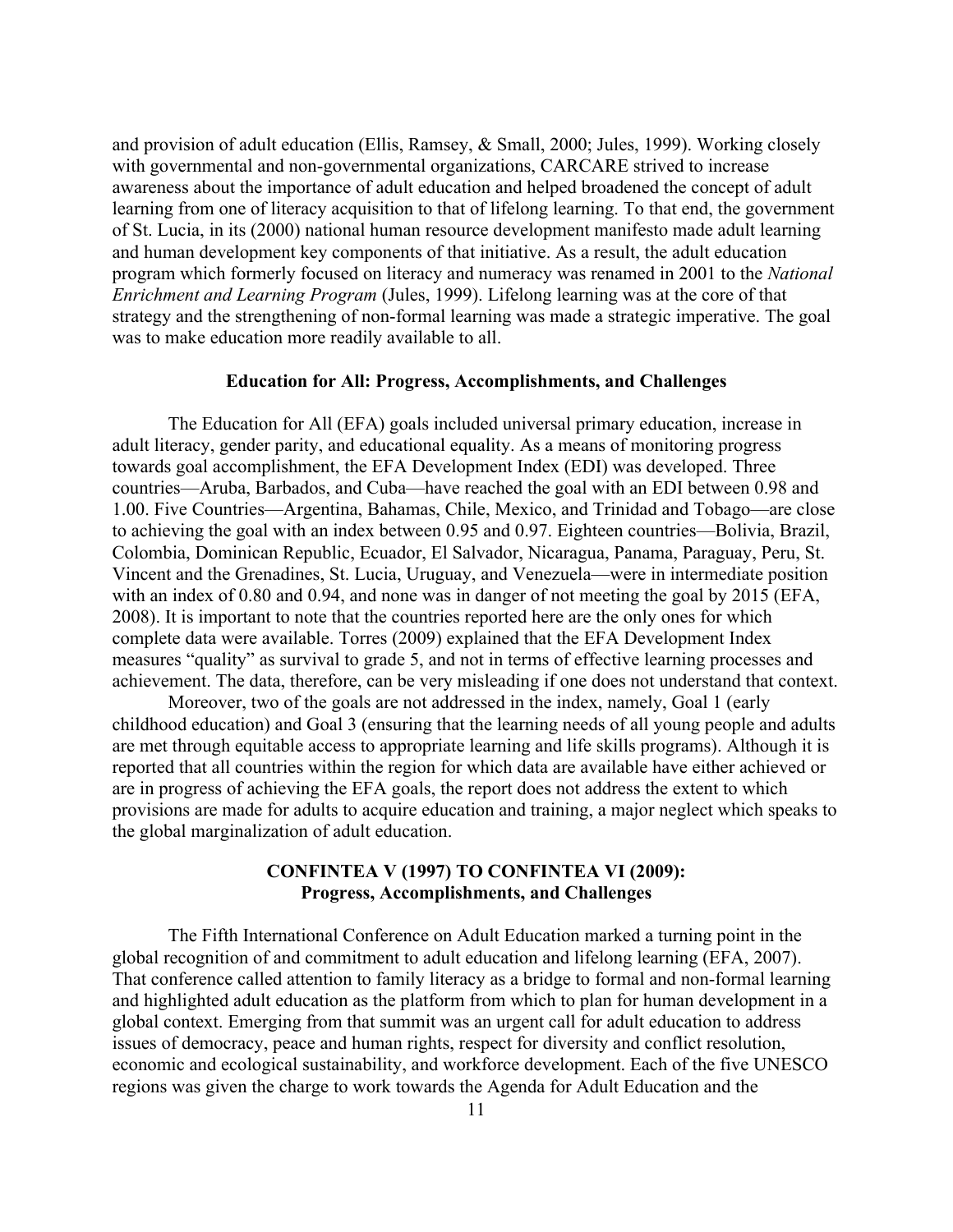commitments articulated in the Hamburg Declaration (visit the UNESCO's website at www.unesco.org for the various reports). While the Latin American and Caribbean region has realized some gains much remains to be accomplished due to the magnitude of the tasks at hand. For example in a UNESCO (2003) report, entitled *Regional Framework for Action on Adult and Youth Education in Latin America and the Caribbean*, the authors noted the following concern:

Meeting the educational needs of 39 million illiterates and 110 million adults and youths with partially completed primary education does not represent a recent challenge, but is the result of a debt that has been growing over many decades. . . What is required—not in addition to but above all, are measures intended to affect profound social changes , to remedy social inequality, to bring about a reduction in extreme poverty as well as extreme wealth (UNESCO-OREAL, 2003, p. 68)

Despite the magnitude of the challenge, the countries plunged ahead with policies, programs, collaborations, and available resources (albeit insufficient in all cases) to transform the education and life conditions of adults and youth. In the Caribbean sub-region, since the COFINTEA V agenda, there has been an increased effort to pull adult education from the margins of the nation's education activities. For example, the government of Belize, where adult education was on the peripheral, now makes education programs available to the adult population throughout the country. Other smaller islands like Anguilla, St. Kitts, and Nevis have appointed Adult Education Officers none existed before. With the recognition that adult education is more than literacy and basic skills acquisition, some governments have changed focus to capture the broad spectra of adult learning activities. Trinidad and Tobago changed the name of the adult education centers from Adult Education Centers to Adult Education Centers for Lifelong Learning (Jules, 1999).

At another level, some countries prepared policy documents that described the framework that would guide the provision of adult education. In St. Lucia, the Ministry of Education developed a comprehensive document entitled, *Adult and Continuing Education in St. Lucia: Addressing Global Transformation and the New Millennium* (Jules 1999). The document outlines the philosophical and conceptual framework that would guide a national agenda for the development and implementation of adult education programs. Similarly, in St. Kitts and Nevis, the policy document entitled, *Learning and Growing: The Long Term Education Plan - 1998- 2011* includes a section that outlines adult education goals and strategies as a part of the overall education plan. Moreover, existing programs have been strengthened and broadened to reflect the changing nature of adult education and lifelong learning (Ellis, Ramsay, & Small, 2000).

Prior to the 1990s, adult education programs in the Caribbean primarily focused on basic literacy and numeracy, vocational education, and personal development. Much of the emphasis, therefore, was on skills building for particular employment sectors within the country. Today, in addition to the traditional programs, adult education has taken on new directions in terms of programs to include those that address social development and change. Among the issues that are being addressed include sustainable development, diversity, poverty eradication, parent education, youth development, adult education for the disabled, human rights, lifelong learning and the creation of learning societies and learning organizations, to name a few (Ellis, Ramsay, & Small). While there is general agreement that some progress has been made, there is evidence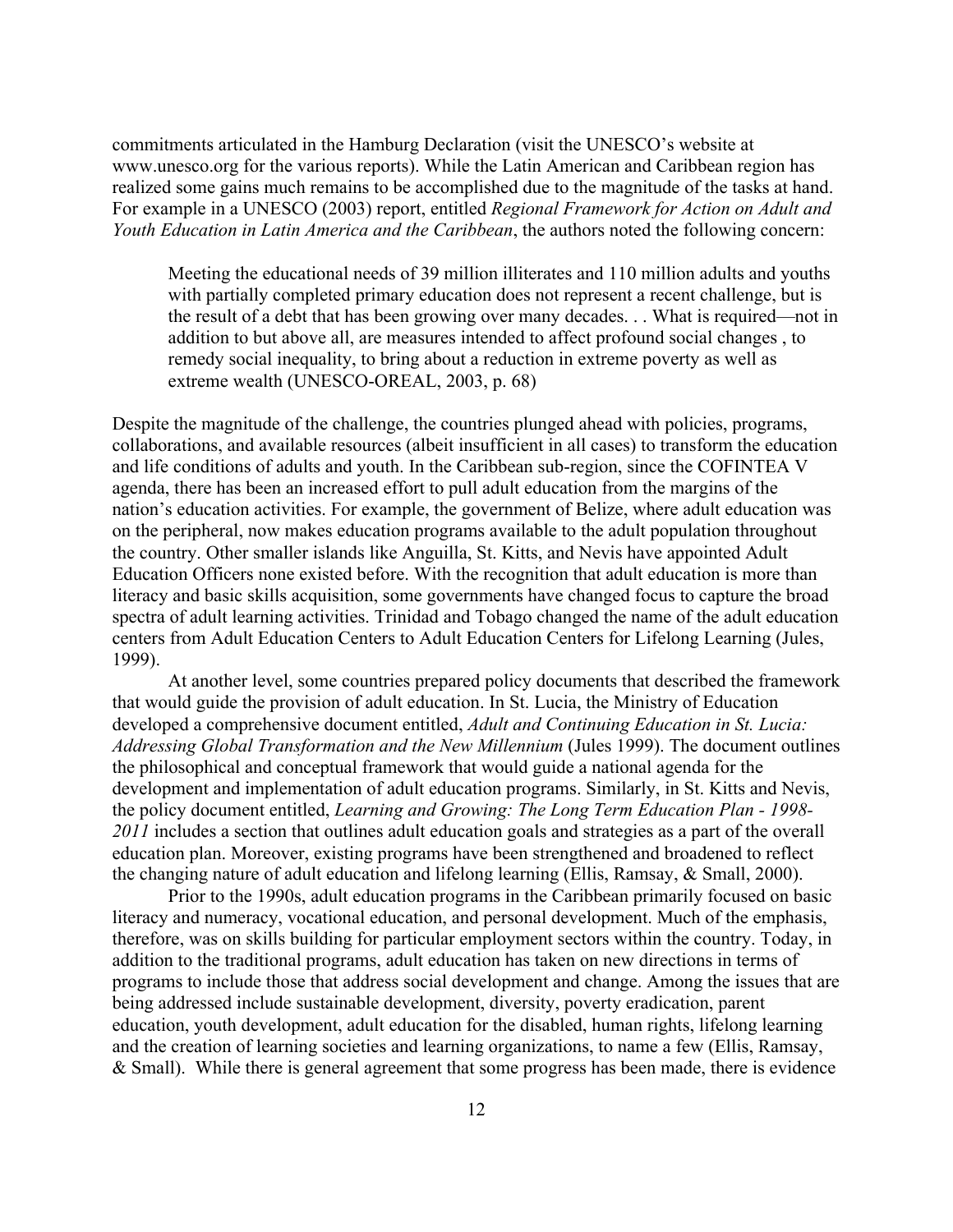that suggest that the remaining problems continue to overshadow progress. In a midterm review UNESCO (2003) report of progress in the region, the following was noted:

In Latin America and the Caribbean, literacy has recently been reinvigorated in many countries. New national coalitions and institutions have been formed specifically to administer youth and adult education. Cooperation in vocational education has begun in some countries. Progress made in constructing adult education theories in the region has led to a redefinition of the basic learning needs of youth and adults, including conflict resolution, education for peace, citizenship and cultural identity; also involved are the appreciation of cultural patrimony as well s health issues, human rights and interculturalism—not only for indigenous peoples but for the entire population. Nonetheless, there are still 30 million illiterates, 11% of the population 15 years and older. To this figure must be added 110 million young persons and adults who, not having completed primary education, could qualify as functional illiterates. In this region 20% of children do not finish primary education. (UNESCO, 2003, p. )

In her 2009 synthesis report of the status of the region, Torres noted that structural issues serve as barriers to fully advancing the agenda. Moreover, new social and educational problems have emerged and some old ones have worsened, she notes. Absent is the connection between adult education and sustainable development and the areas of environment and citizenship articulated in the global framework receive very little attention in the Latin America and Caribbean region according to Torres. However, there is consensus that some of the progress highlighted in the 2000 and 2003 reports from the region has been sustained and further developed. In the CONFINTEA VI (2008) report, Suriname was the only country that reported no activities or progress in the 10-year period since the 1997 world conference.

#### **Unresolved Challenges**

Quality and equity remain major unresolved issues, related to socioeconomic condition, urbanrural zone of residence, ethnic identity, and gender (Torres, 2009; UNESCO, 2003, 2007). The urbanrural, indigenous-non indigenous, and age (child, youth adult) gaps persist, with priority given to schoolage children while youth and adults are marginalized in education programs and funding. The problem is more acute in rural areas with indigenous populations.

Gender equity has been achieved in the majority of countries in terms of school enrollment, retention, completion and adult literacy, except in countries with a high population of indigenous people. In most of the Caribbean and in some of the Latin American countries, girls and women outnumber boys and men at all levels of education; however, they still experience inequity in terms of lower pay, fewer professional opportunities. Moreover, gender discrimination is visible within the field of adult literacy education where women constitute the majority of the learners and facilitators while men dominate the professions in higher education, vocational education, professional training programs, and technology related fields (EFA, 2008).

Latin America and the Caribbean region is noted to have a relatively high literacy rate at 91% with a projection to 93% by 2015 (EFA, 2009). However, when the data is examined more closely some countries are lagging behind. Brazil, one of the largest countries in the region has the highest illiteracy rate at 11% and by 2006, about 50% of the total youth and adult population in the 14-24 age range did not complete the 9-year compulsory education (Torres, 2009). Youth drop out continue to be a problem.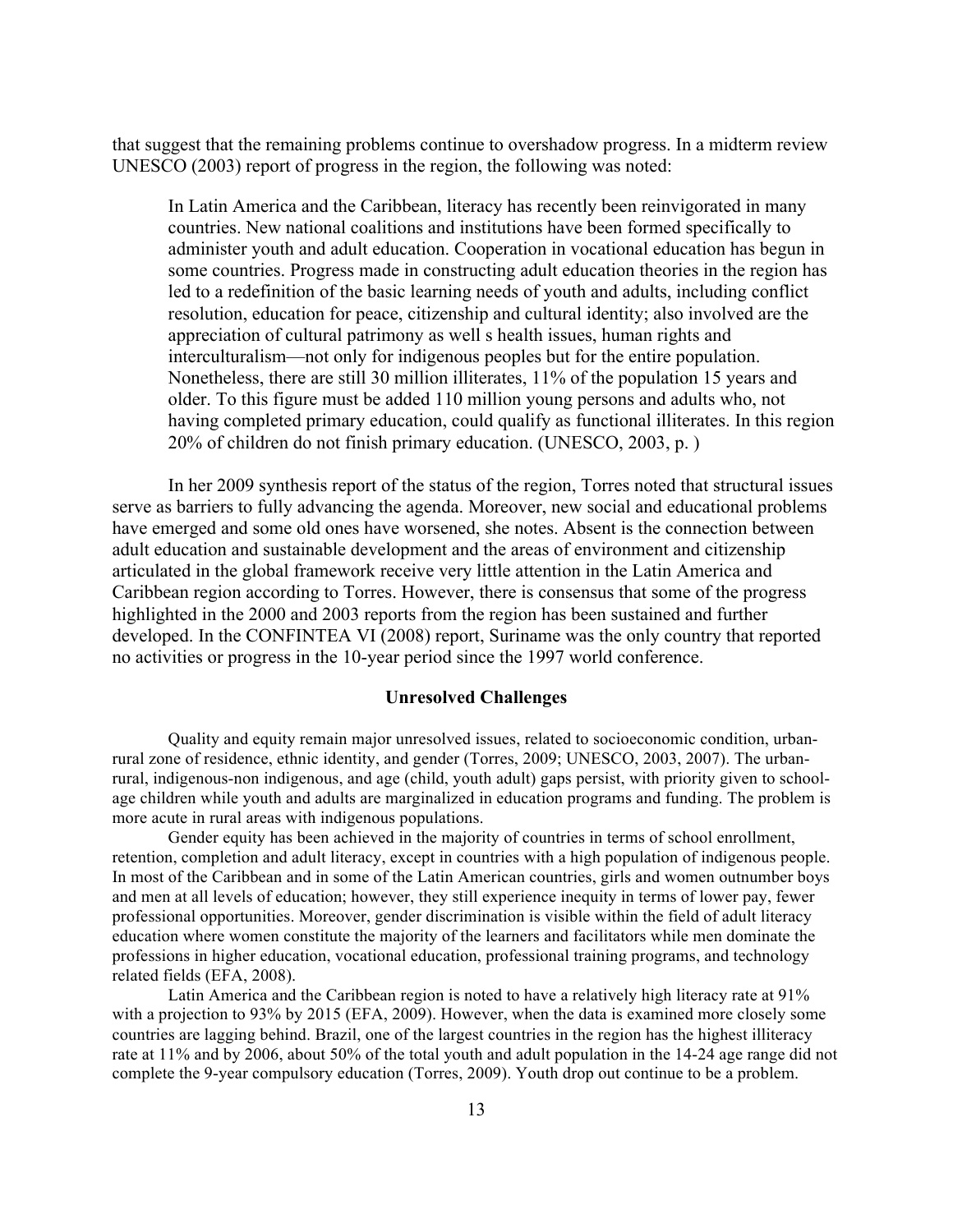Despite the recognized need to educate out of school youths and adults, adult education remains a low priority in the education budgets of most of the countries. Currently, the percent of the education budget allocated to adult education ranges from single digits to less than one percent. For example, the small island of St. Lucia dedicates a generous 15.59%, Brazil enjoys 7%, Dominican Republic, 2.8% , and Ecuador trailing at 0.4% of the education budget (UNESCO, 2003a). The government of St .Lucia appears to be more generous with the adult education dollars because it is working to strategically position the island to compete with the world economy (Jules, 1999). Also, there is the fear that unless the government contributes to the training and development of its population, it will continue to experience the "brain drain" phenomenon (UNESCO, 2003a). However, education funding in the region, overall, remains static.

#### **Conclusion**

While much progress has been realized in the promotion of adult education and lifelong learning in the region, there is much left to be done to meet the global commitment of "Education for All" by the year 2015. Notable accomplishments throughout many parts of the regions include large scale literacy programs, equivalency or second-chance programs, employment skills development programs, non-formal education programs often linked to community development, to name a few. However, as Alfred & Nafukho (2010) pointed out, the world regions still struggle with the broad issues of poverty, health disparities, education funding, integrating indigenous knowledges, and globalization, among others, thus calling for adult education scholars and practitioners to play a more aggressive role in becoming part of the solution. As Ramdas (1997) noted,

. . . adult education—in its broadest sense—is uniquely positioned to make an empowering intervention on behalf of the underprivileged in every society, and at the same time, influence macro policy. We need to take an imaginative leap, to move beyond the dialectics of the current discourse which continues to propagate a compartmentalized view of education and learning. I believe that our challenge is to re-interpret adult education as a powerful instrument, to build, in the words of Nelson Mandela, "a new political culture of human rights" (p. 36).

To build this culture of human rights, adult educators must make more purposeful attempts at the internationalization of research, curricula, and pedagogy to bring attention to global issues and to be a partner in finding solutions to these issues. A new agenda for adult education, then, is to embrace education as a lifelong phenomenon with the power to transform human lives across national boundaries. Engaging in the discourse allows opportunities for reaching out across borders to understand and contest the disparities that result from one's marginalized position in the world.

#### **References**

Alfred, M. V. & Nafukho, F. (2010). International and comparative adult and continuing education. In C. E. Kasworm, A. D. Rose, & J. M. Ross-Gordon (eds.), *Handbook of adult and continuing*